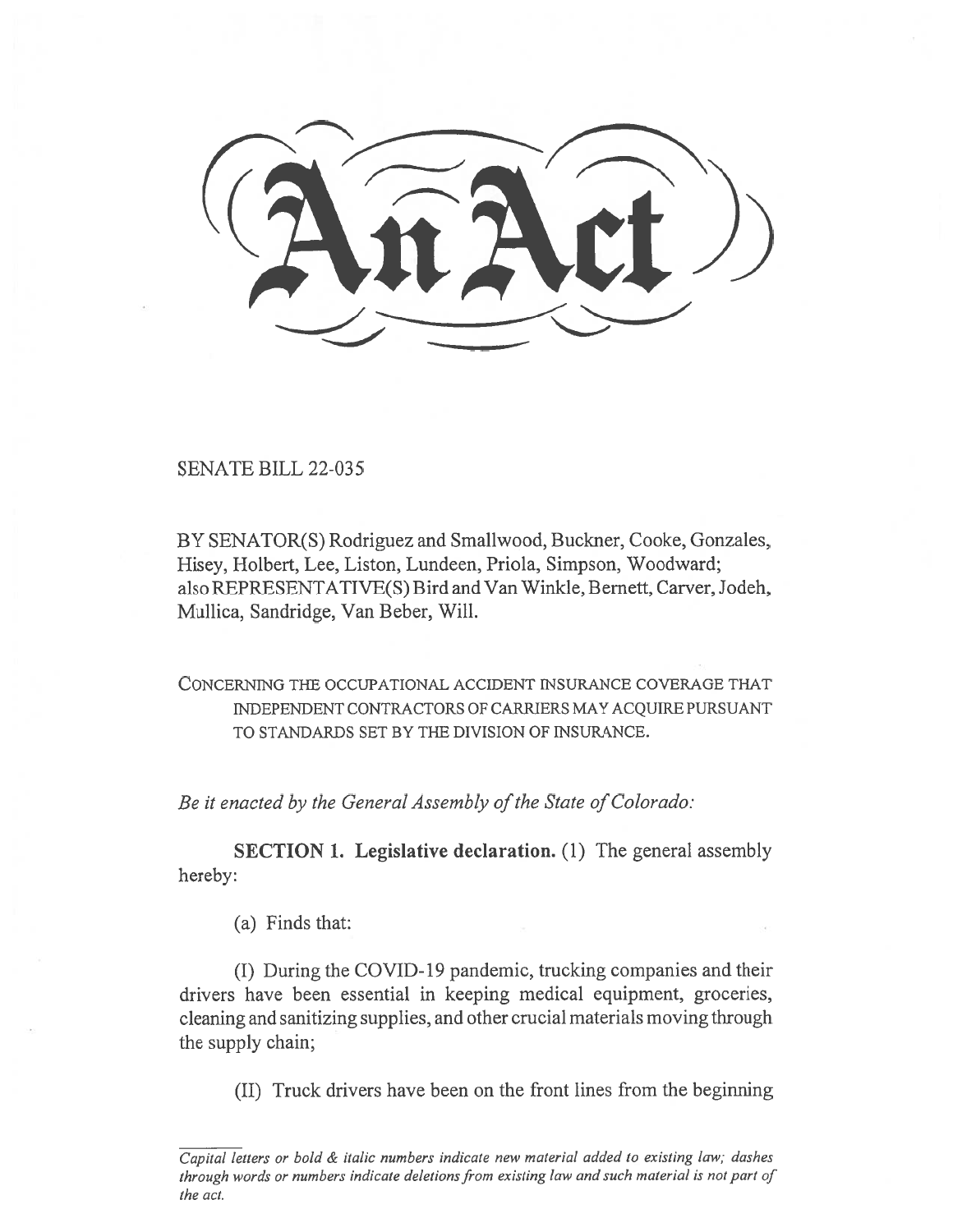of this crisis, making critical deliveries to address the everyday needs of the public and keep the state's economy going;

(III) It has been very difficult for truck drivers to remain safe, particularly at the start of the pandemic, and while many workers in other sectors of the economy have been able to operate remotely or stay home, truck drivers cannot; and

(IV) By performing their duties, truck drivers have placed themselves at risk for the greater good, many have fallen sick, and some have tragically passed away;

(b) Determines that:

(I) Like other small businesses, those in the trucking industry have been hard hit, especially small, one-truck, one-person businesses known as owner-operators;

(II) Owner-operators are independent contractors who own and operate their own trucks and transport goods and freight for shippers or under contract with another trucking operator or business;

(III) A large percentage of these small trucking owner-operators are minority or disadvantaged businesses, and as independent businesses, these owner-operators are responsible for all business-related expenses, including occupational accident insurance;

(IV) The higher costs of conducting business during the COVID-19 pandemic, along with greater uncertainty as to freight volumes and lower freight rates for many of these small owner-operators, have hurt both cash flow and the bottom line for these small owner-operators, many of whom are facing possible loss or closure of their businesses without some assistance; and

(V) As the pandemic continues in 2022, the state and the economy will continue to be heavily dependent on the trucking industry and small owner-operators, and without some action, Colorado may lose more ofthese small businesses due to the financial strains that have been placed upon them during this time; and

## PAGE 2-SENATE BILL 22-035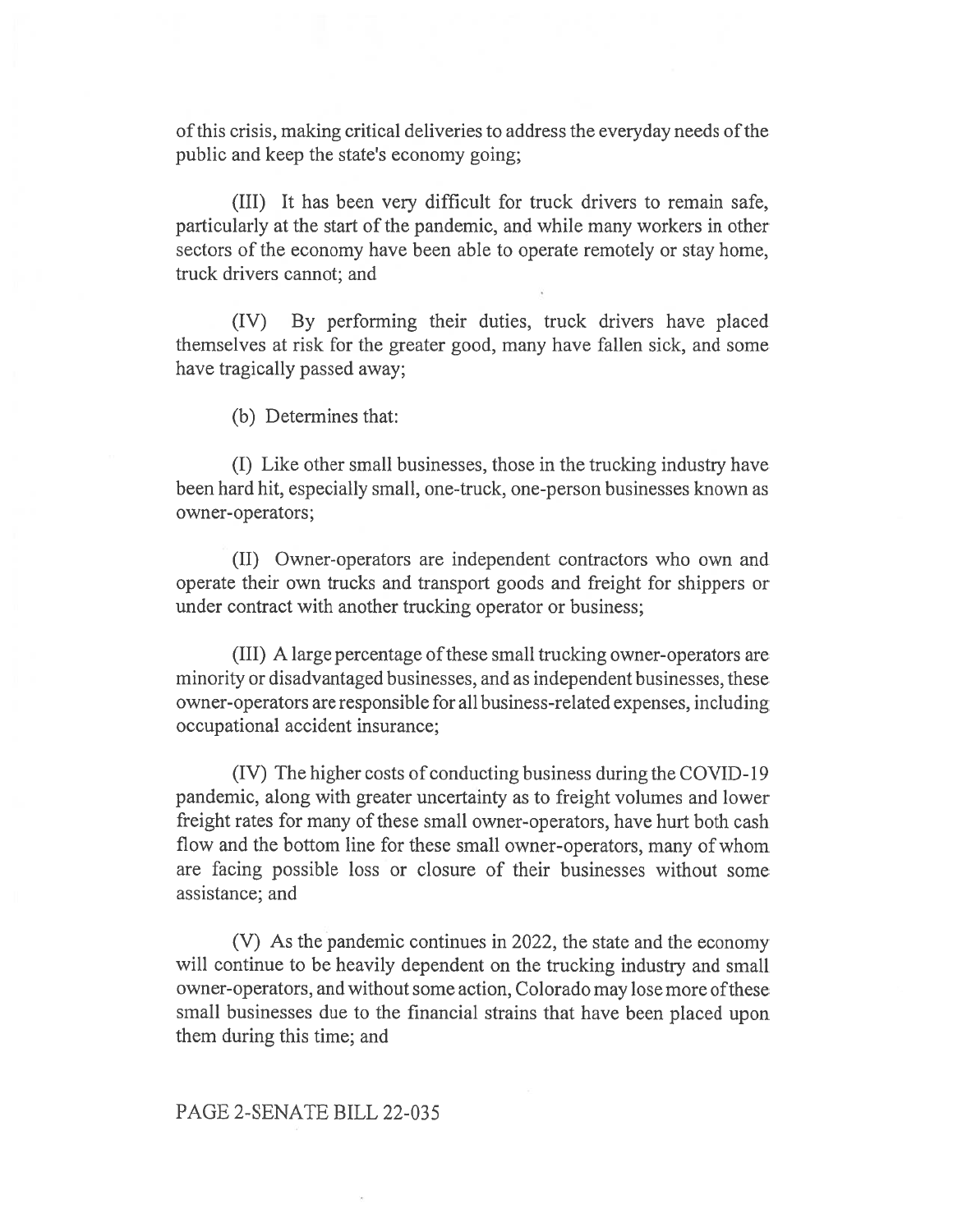(c) Declares that:

(I) To alleviate some of the financial stress on these small independent trucking businesses, it is critical that they have access to an affordable insurance option for work-related injury coverage;

(II) This option, occupational accident insurance, is readily available in other states, but due to restrictions in current Colorado law, similar affordable policies cannot be offered in Colorado unless a change is made to the law;

(III) Occupational accident insurance is a product that ensures the protection of and affordability for these small, often minority-owned, businesses as they establish themselves and potentially grow their footprint in Colorado; and

(IV) Having access to an occupational accident insurance product allows these small trucking companies to compete in neighboring states that already provide access to this important insurance product.

SECTION 2. In Colorado Revised Statutes, 40-11.5-102, amend  $(5)(a.5)$  introductory portion,  $(5)(b)$  introductory portion,  $(5)(b)(II)$ , and  $(5)(d)$ ; repeal  $(5)(e)$ ; and add  $(6)$  as follows:

40-11.5-102. Lease provisions - definitions - rules.  $(5)$   $(a.5)$  if an operator of a commercial vehicle as defined in section 42-4-235  $(1)(a)(I)(B)$ , obtains similar coverage pursuant to this subsection (5), then the operator:

(b) For purposes of As USED IN this subsection  $(5)$ , "similar coverage" MEANS:

(II) For services performed by operators of commercial vehicles, as defined in section  $42 - 4 - 235$  (1)(a)(I)(B), means insurance benefits defined in-subsection  $(5)(b)(I)$  of this section. The specifications of the insurance; including minimum thresholds for coverage and the amount, if any, of any by the division of insurance in the department of regulatory agencies AN deductibles or copayments, must meet or exceed the standards set, by rule, OCCUPATIONAL ACCIDENT INSURANCE POLICY THAT PROVIDES A MINIMUM AGGREGATE POLICY LIMIT OF ONE MILLION FIVE HUNDRED THOUSAND

## PAGE 3-SENATE BILL 22-035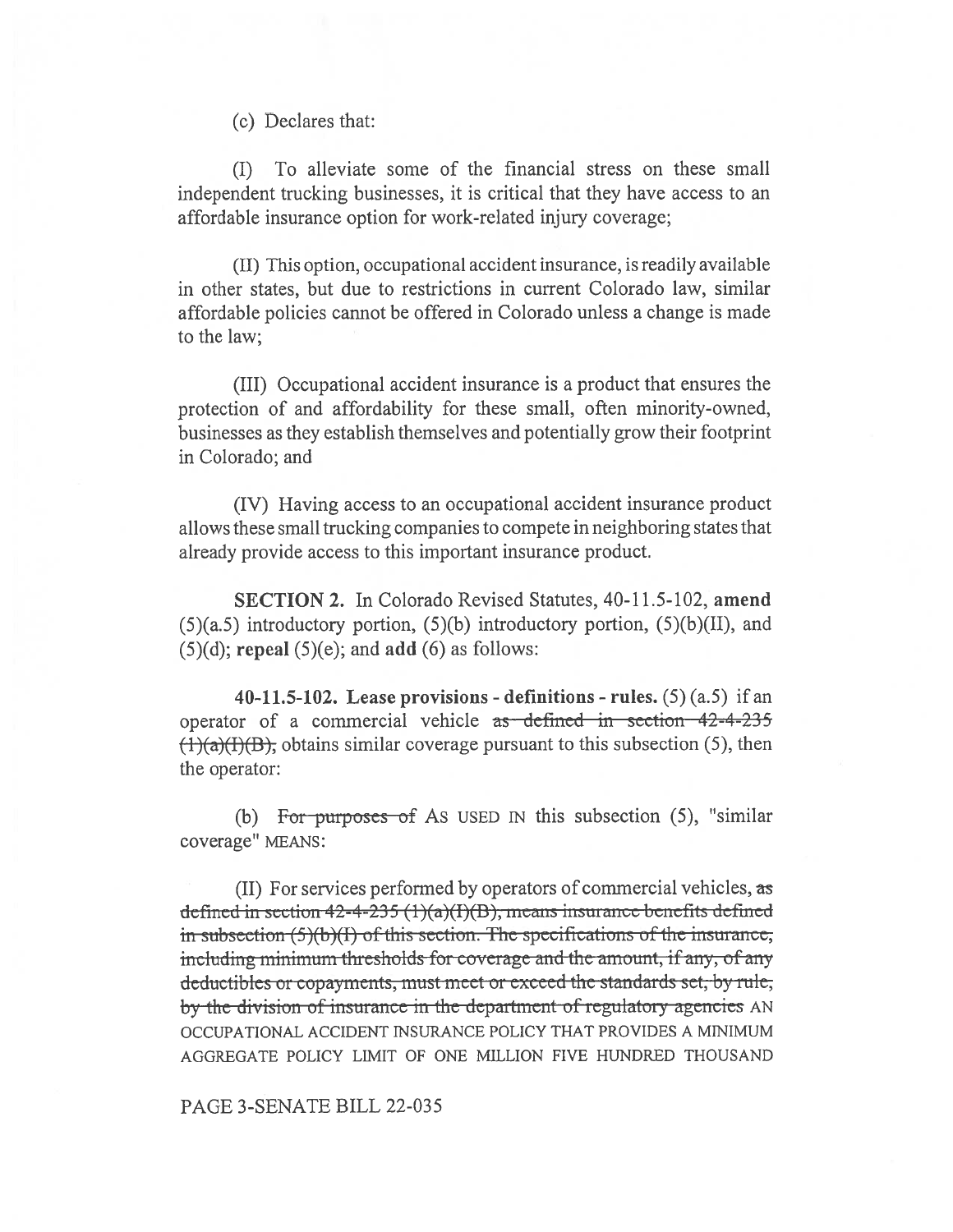DOLLARS FOR ALL BENEFITS PAID FOR THE BENEFIT OF THE OPERATOR, INCLUDING MEDICAL, TEMPORARY AND PERMANENT DISABILITY, DEATH AND DISMEMBERMENT, AND SURVIVOR BENEFITS.

(d) Notwithstanding any other law, if an operator of a commercial vehicle, as defined in section  $42-4-235$  (1)(a)(I)(B), a motor carrier, or a contract carrier obtains similar coverage pursuant to this subsection (5). articles 40 to 47 of title 8 do not apply.

(e) The commissioner of insurance in the division of insurance in the department of regulatory agencies shall promulgate rules establishing the minimum coverages for benefits under an occupational accident policy under this subsection  $(5)$ .

 $(6)$  (a) As USED IN THIS SECTION:

(I) "COMMERCIAL VEHICLE" HAS THE SAME MEANING AS SET FORTH IN SECTION 42-4-235  $(1)(a)(I)(B)$ .

(II) "OPERATOR" MEANS THE OPERATOR OF A COMMERCIAL VEHICLE:

(A) WHO OWNS, IS PURCHASING, OR IS LEASING THE COMMERCIAL VEHICLE FROM ANY PERSON OTHER THAN THE MOTOR CARRIER; AND

(B) IS THE SOLE PROPRIETOR, OWNER, OR PARTNER OF AN APPLICABLE ENTITY; A SHAREHOLDER OF A CORPORATION WHERE THERE ARE NO MORE THAN TWO SHAREHOLDERS OF THE CORPORATION; OR A MEMBER OF THE APPLICABLE ENTITY.

(b) FOR THE PURPOSES OF SUBSECTION  $(6)(a)(II)$  OF THIS SECTION, THE OWNERSHIP, PURCHASE, OR LEASING OF A COMMERCIAL VEHICLE BY AN APPLICABLE ENTITY IS DEEMED OWNERSHIP, PURCHASE, OR LEASING OF THE COMMERCIAL VEHICLE BY THE SOLE PROPRIETOR, OWNER, OR PARTNER OF AN APPLICABLE ENTITY; A SHAREHOLDER OF A CORPORATION WHERE THERE ARE NO MORE THAN TWO SHAREHOLDERS OF THE CORPORATION; OR A MEMBER OF THE APPLICABLE ENTITY.

**SECTION 3.** Act subject to petition - effective date. This act takes effect at 12:01 a.m. on the day following the expiration of the ninety-day period after final adjournment of the general assembly; except

PAGE 4-SENATE BILL 22-035